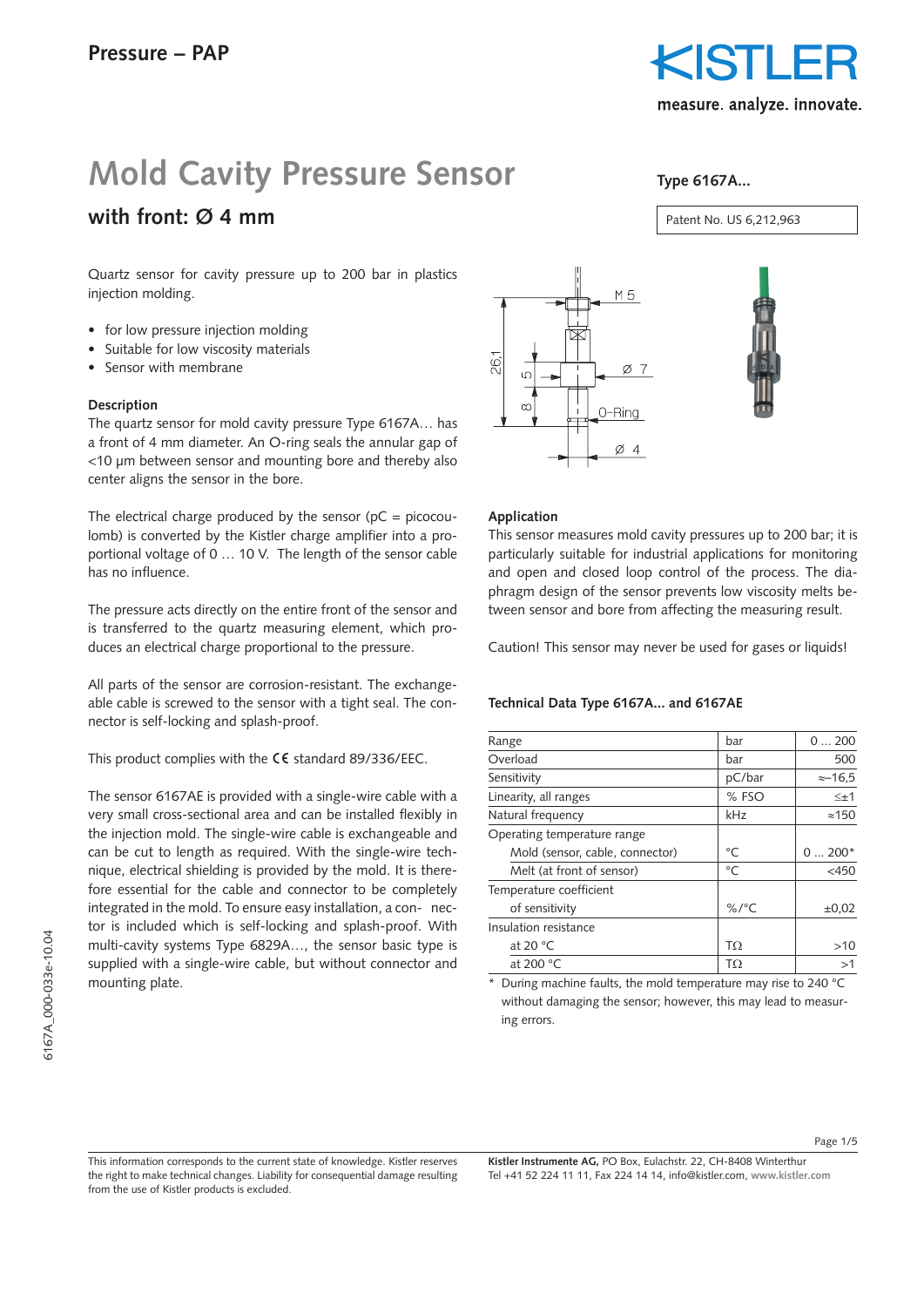# measure analyze innovate.

#### **Pressure sensor Type 6167A...**



Quartz sensor for mold cavity pressures up to 200 bar for processing low-viscosity plastic melts (e.g. sheaths of IC components). Exchangeable high-temperature cable with connector.

#### **Pressure sensor Type 6167AE**



Alternative version of sensor Type 6167A… with single-wire technique. Simplified sensor installation thanks to the singlewire cable, which can be flexibly installed in the mold and cut to length as required. Both single-wire cable and connector are exchangeable.

#### **Installation**

The sensor is normally fixed in the mounting bore with the mounting nut (Type 6457), but a spacer sleeve can also be used.

The sensor front forms part of the cavity wall. The sensor must therefore be fitted so that its front comes exactly flush.

The sensor is center aligned in the 4 H7 bore.

If possible affix the connector to a protected part of the mold with the mounting plate (Art. No. 3.520.328) supplied.

For installing the sensor 6167AE equipped with single-wire technique, the following additional points must be observed. The single-wire cable must be installed completely in the mold. The connector supplied must be installed with the single-wire cable cut to length but without removal of the insulation. The connector is fitted and secured in the mold with the mounting plate.

In addition, the identification label (Art. No. 3.520.842) supplied indicating the sensor type and its sensitivity must also be fitted.

The mounting plate (Art. No. 3.520.328), the mounting nut (Art. No. 6457) and the identification label (Art. No. 3.520.842) are included in the parts supplied. For the sensors 6167AE, the schedule of parts supplied is supplemented with the connector Type 1839.

Page 2/5

This information corresponds to the current state of knowledge. Kistler reserves the right to make technical changes. Liability for consequential damage resulting from the use of Kistler products is excluded.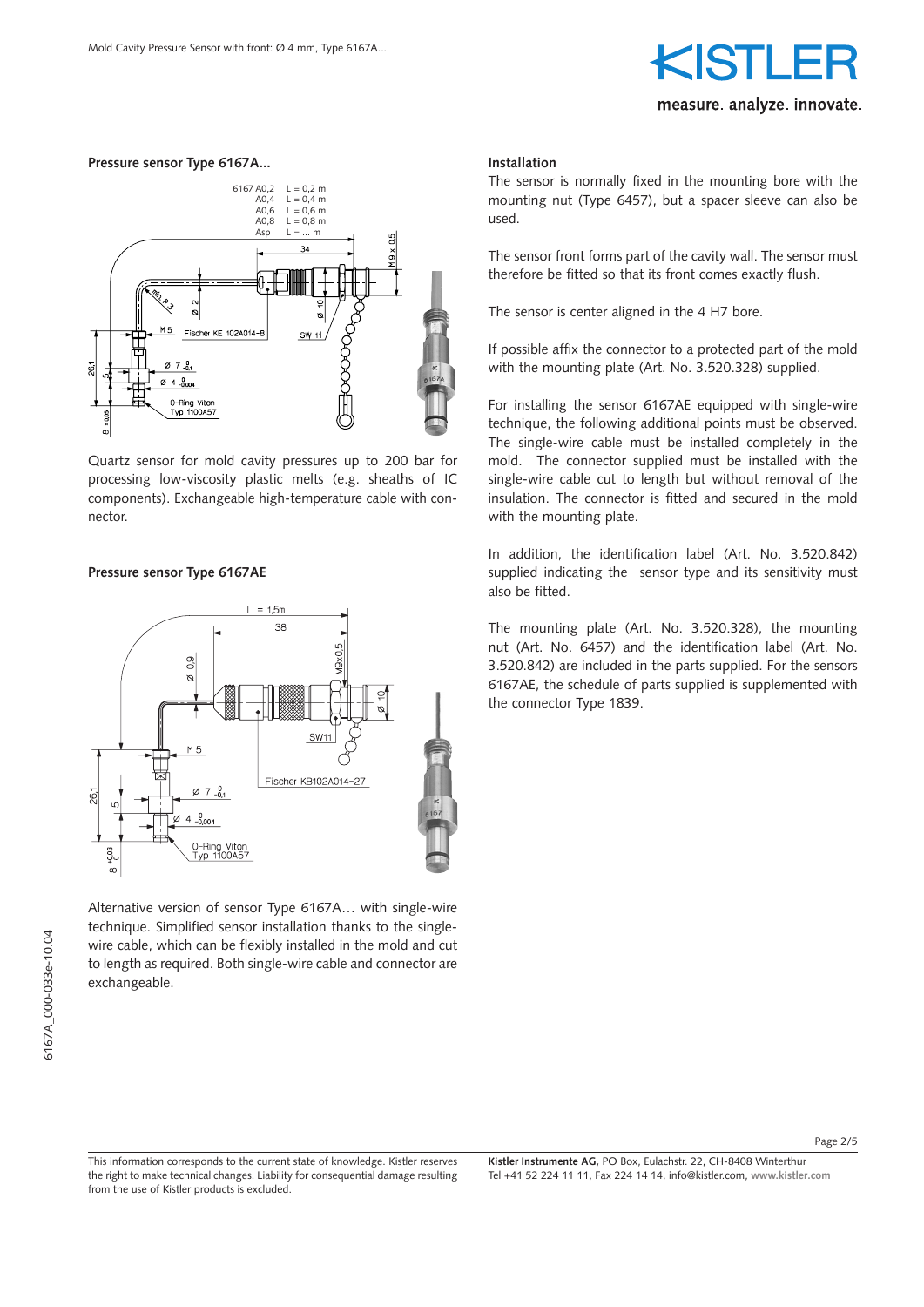

#### **Measuring Chain with Sensor Type 6167A... and Machine-Integrated Charge Amplifier**



| Cable Type 1667B with BNC-connector   Cable Type 1672B with TNC-connector |          |
|---------------------------------------------------------------------------|----------|
| 5039Axx2                                                                  | 5039Axx1 |
| 5049Axx2                                                                  | 5049Axx1 |

Fig. 1: Sensor Type 6167A... with charge amplifier Type 5039A... (1-channel) or with charge amplifier Type 5049A... (1-channel with SmartAmp)



Fig. 2: Sensor Type 6167A... with charge amplifier Type 5155A... (1-, 2- or 4-channel; SmartAmp optional on one channel)

6167A\_000-033e-10.04

6167A\_000-033e-10.04

**Kistler Instrumente AG,** PO Box, Eulachstr. 22, CH-8408 Winterthur Tel +41 52 224 11 11, Fax 224 14 14, info@kistler.com, **www.kistler.com**

Page 3/5

This information corresponds to the current state of knowledge. Kistler reserves the right to make technical changes. Liability for consequential damage resulting from the use of Kistler products is excluded.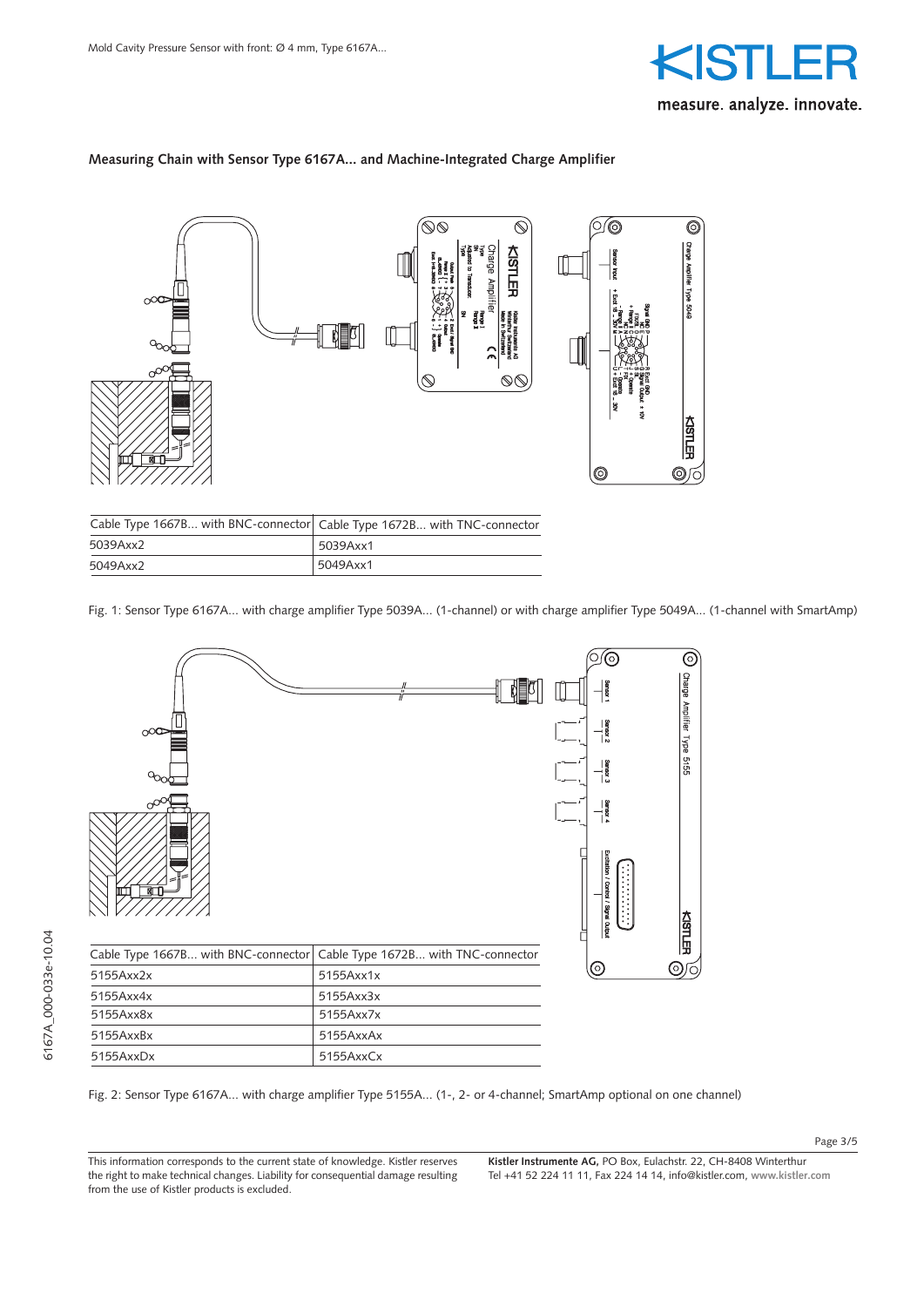

#### **Installation Examples**



Fig. 1: Installation with mounting nut (Type 6457) Fig. 2: Installation with spacer sleeve (Type 6459)



Fig. 3: Sensor, cable, mounting plate (Art. No. 3.520.328) and identification label (Art. No. 3.520.842)



Fig. 5: Connector (Type 1839)

 $\text{min. } \varnothing$  7,2  $\varnothing$  5,2 80 adiust  $0.2 - 0.3$  $\varnothing$  4 H7  $\binom{+0.012}{0}$ 



Fig. 4: Mounting plate (Art. No. 3.520.328)

Page 4/5

This information corresponds to the current state of knowledge. Kistler reserves the right to make technical changes. Liability for consequential damage resulting from the use of Kistler products is excluded.

**Kistler Instrumente AG,** PO Box, Eulachstr. 22, CH-8408 Winterthur Tel +41 52 224 11 11, Fax 224 14 14, info@kistler.com, **www.kistler.com**